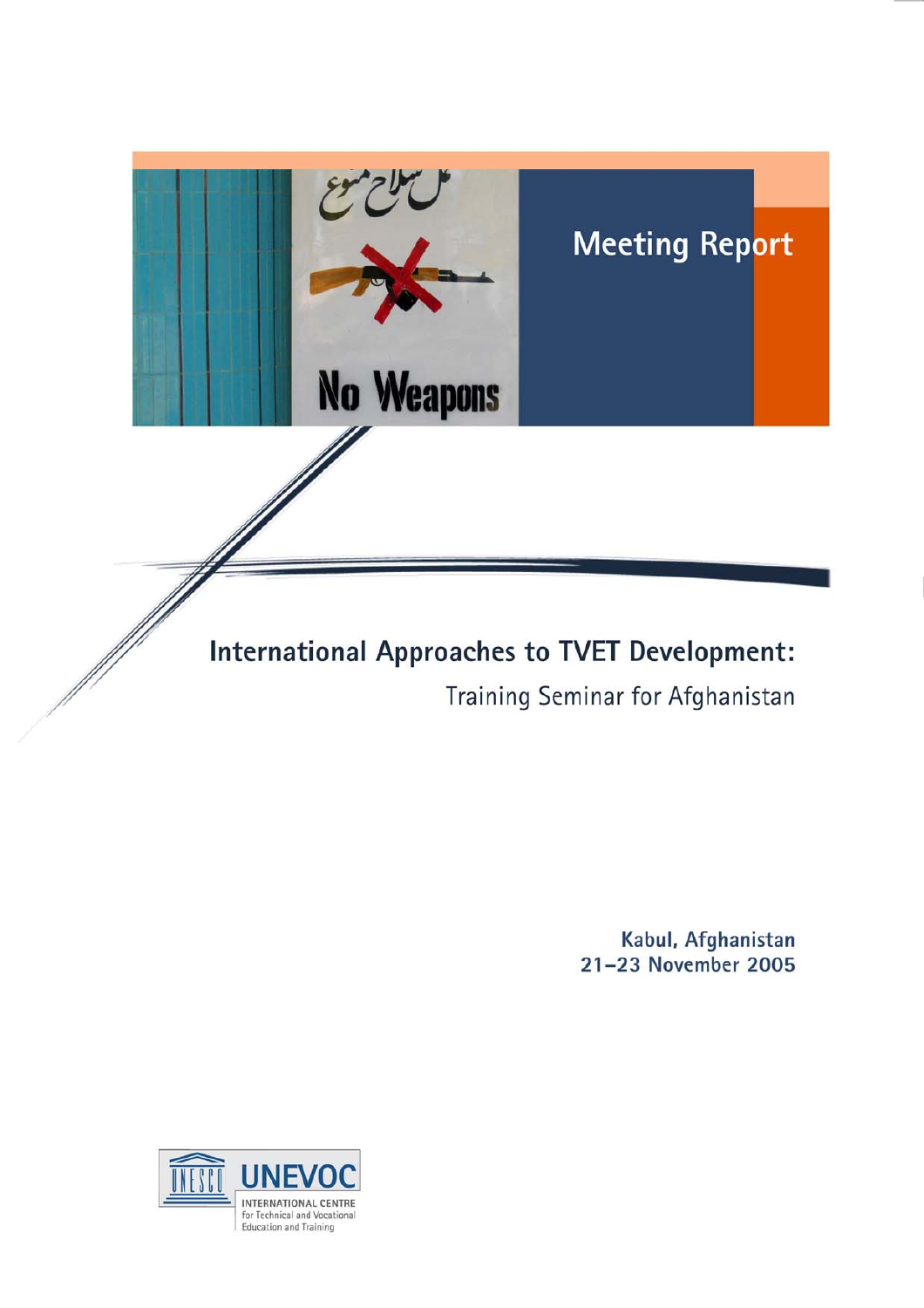#### **International Approaches to TVET Development**

A Training Seminar for the Ministry of Education of Afghanistan Held 21-23 November 2005

Summary report of the meeting.

UNESCO-UNEVOC International Centre for Technical and Vocational Education and Training Hermann-Ehlers Str. 10 53113 Bonn Germany Tel: [+49] (228) 8150100 Fax: [+49] (228) 8150199 info@unevoc.unesco.org www.unevoc.unesco.org

UNESCO Office in Kabul UN Compound, PO Box 5 Kabul, Afghanistan

Report prepared by Dr Nestor Reyes Balmores

cover photo © UNESCO All rights reserved © UNESCO 2006

The designations employed and the presentation of material throughout this publication do not imply the expression of any opinion whatsoever on the part of UNESCO concerning the legal status of any country, territory, city or area or of its authorities, or concerning its frontiers or boundaries.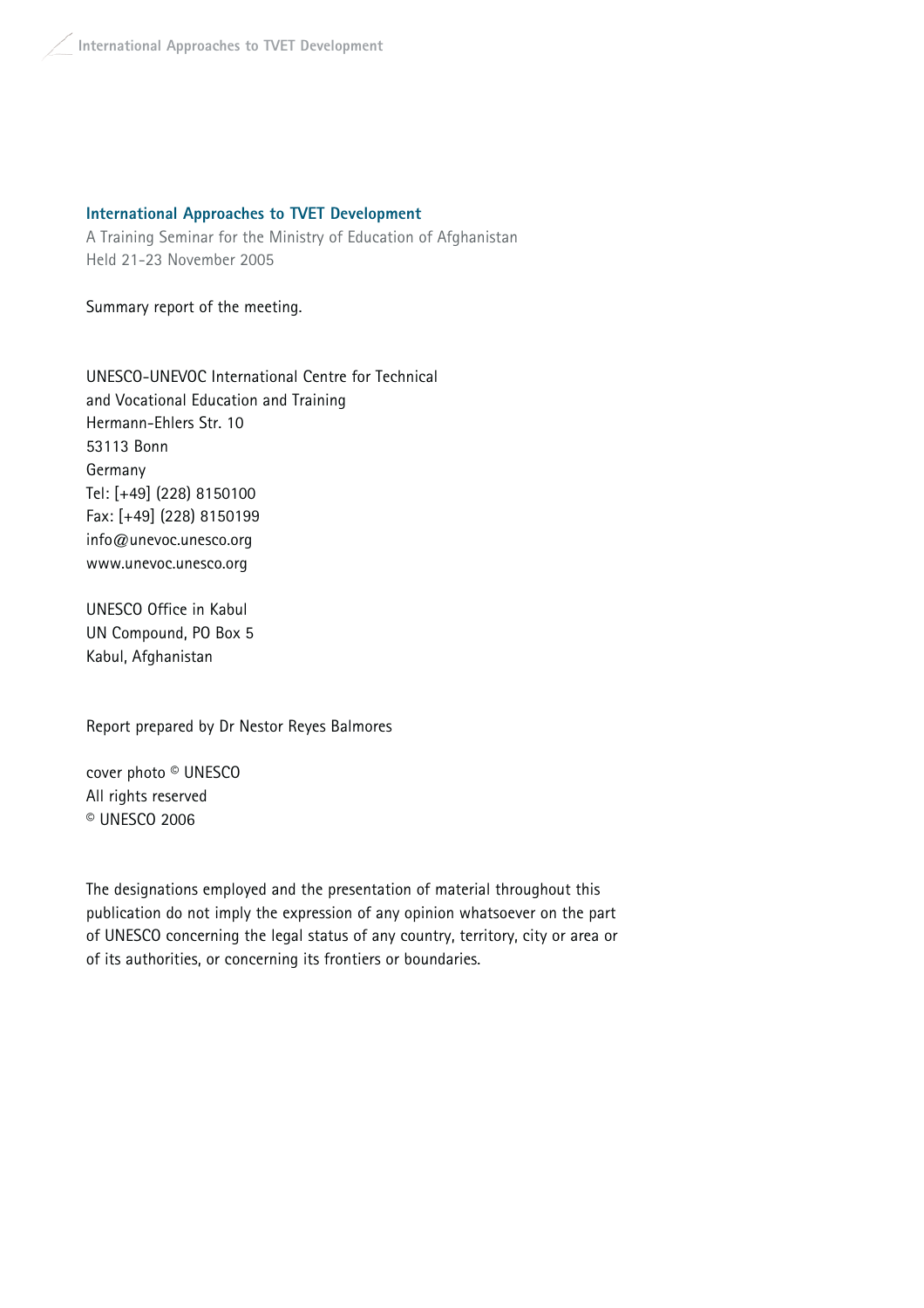#### **Table of Contents**

| <b>Background</b>                                              | 1                   |
|----------------------------------------------------------------|---------------------|
| Seminar on International Approaches to TVET Development        | $\overline{2}$      |
| <b>TVET</b> in Afghanistan: Current Challenges and Issues      | 3                   |
| <b>Global Trends on TVET Policies</b>                          | 4                   |
| <b>TVET - International Experiences</b>                        | 5                   |
| Pakistan                                                       | 5                   |
| Malaysia                                                       | 6                   |
| Indonesia<br>The Philippines                                   | 6<br>$\overline{7}$ |
|                                                                |                     |
| Curriculum Development: International Perspective              | 9                   |
| Afghanistan                                                    | 9                   |
| The Philippines                                                | 9                   |
| Indonesia                                                      | 10                  |
| Malaysia                                                       | 10                  |
| Social Inclusion: Concerns and Prospects                       | 12                  |
| Building the Capacity of TVET Teachers                         | 13                  |
| The Indonesian Model                                           | 13                  |
| Malaysia                                                       | 14                  |
| Responses from Afghanistan: Issues and Initiatives of Interest | 15                  |
| Conclusion and the Kabul Declaration                           | 16                  |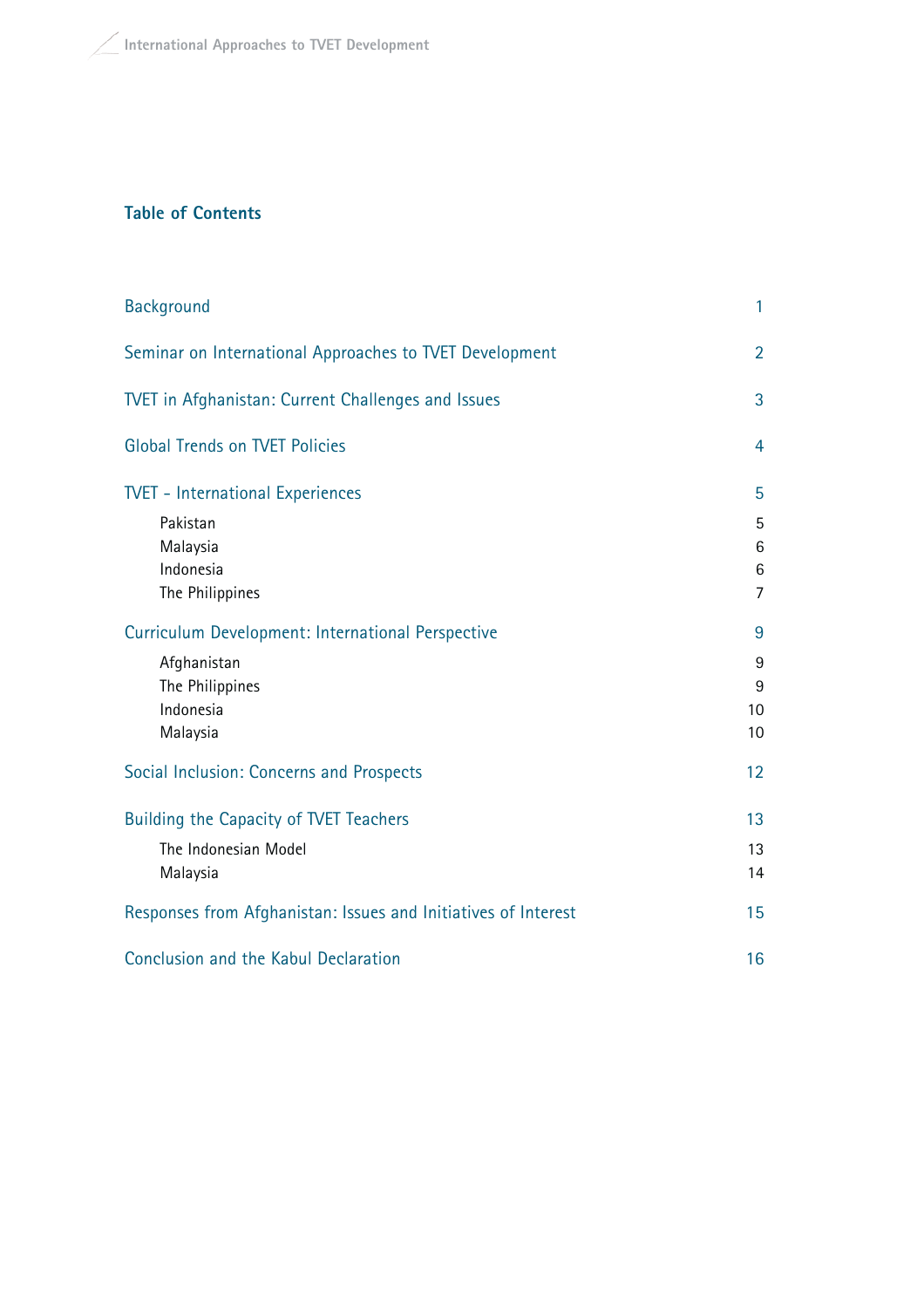**International Approaches to TVET Development**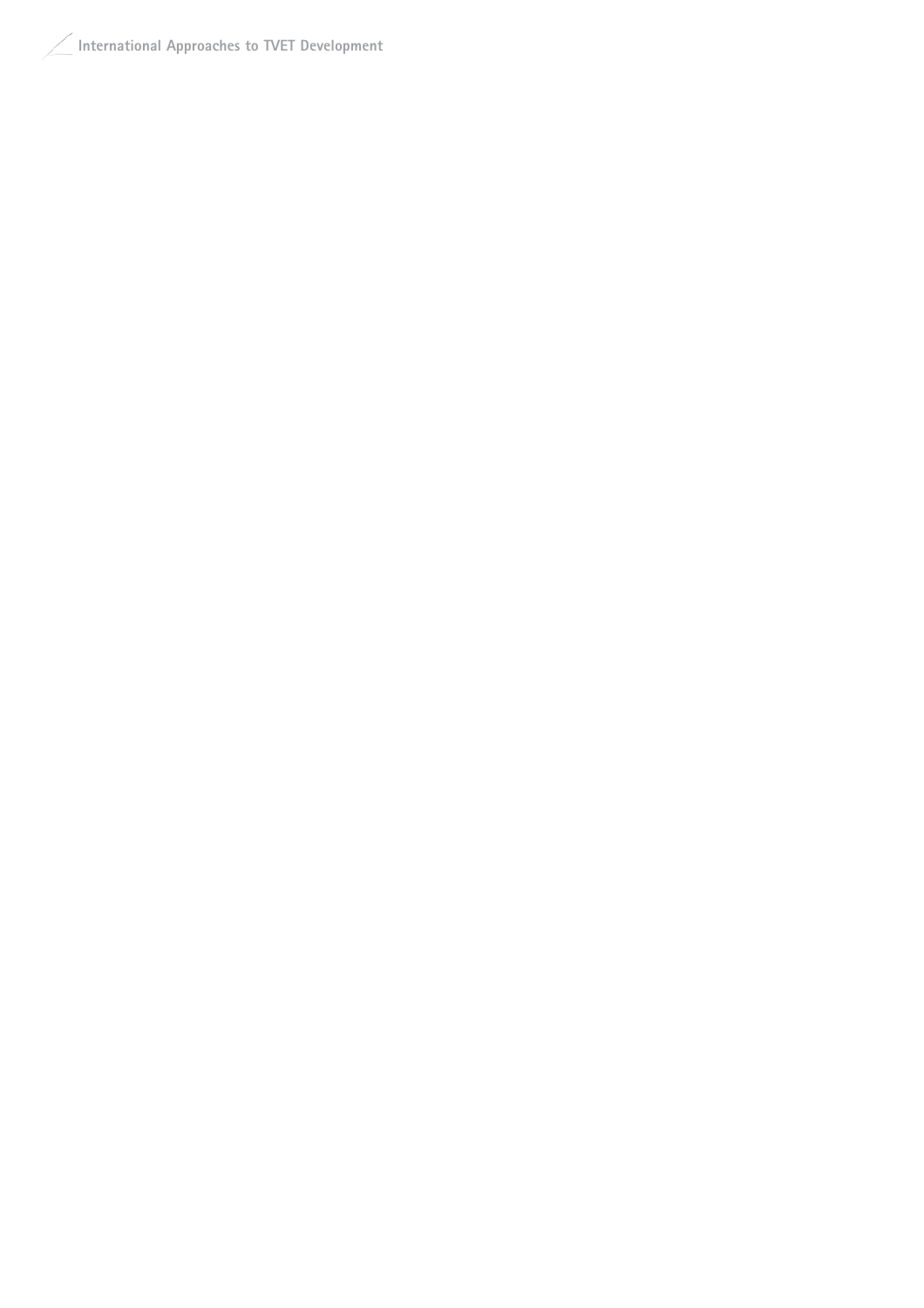## **Background**

Afghanistan is a landlocked country in Central Asia, bordered on the west by Iran; on the north by Turkmenistan, Uzbekistan and Tajikistan; on the extreme northeast by China; and, on the south by Pakistan. Natural barriers are the Amu Darya River in the North and mountain ranges in the East.

By July 2005 the population of Afghanistan's was estimated to be around 30 million. Of the total population it is estimated that around 45 per cent of the population are 15 years of age or younger. Whilst accurate breakdowns of all age groups are hard to find, it is clear that there is an extremely high proportion of young people in the country. Conversely, only two per cent of the population is estimated to be 65 years old or above. This demographic profile underscores the significant importance for appropriate education, and TVET, development in the country.

Ethnic groupings of the country's population illustrate are estimated as 42 per cent Pashtun, 27 per cent Tajik, 9 per cent for Uzbek and also 9 per cent for Hazara, 3 per cent Turkman, 2 per cent Baloch, and 4 per cent comprising other ethnicities. Religiously there is less diversity, with 80 per cent as Sunni Muslim, 19 per cent as Shi'a Muslims, and the remaining one percent representing other religions.

Afghanistan is presently under a post-conflict situation after suffering for about 30 years of war and civil unrest, which destroyed much of its political and social institutions and infrastructure. Political reconstruction began in late 2001 that ultimately resulted in the adoption of a new constitution and the installation of a new government under its President Hamid Karzai.

The challenges of rebuilding Afghanistan are enormous, noting that the country suffers from a serious dearth of skilled workforce needed for a large-scale social reconstruction. To solve this problem, the Afghan government considers strengthening its educational system to meet its requirements for reconstruction and development. In this context, the Afghan government recognizes the central role that the technical and vocational education and training (TVET) has to play in rebuilding Afghanistan. TVET is no longer an option but a development strategy.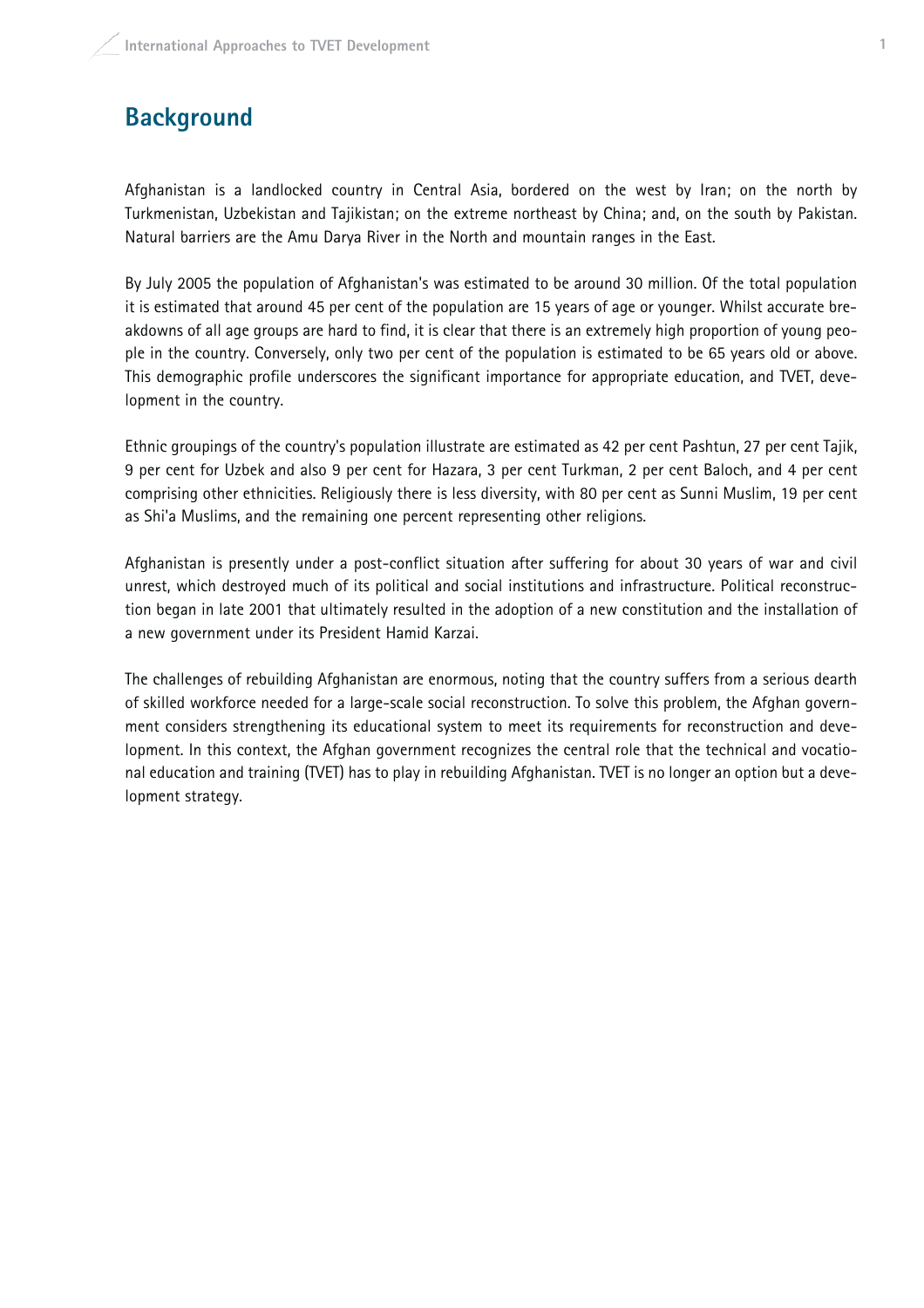## **Seminar on International Approaches to TVET Development**

As a first step in strengthening TVET in Afghanistan, the UNESCO-UNEVOC International Centre for Technical and Vocational Education and Training, in cooperation with the Ministry of Education (MOE) in Afghanistan, and the UNESCO Office in Kabul, organized a "Seminar on International Approaches to TVET Development" in Kabul on 21 - 23 November 2005. The overall objective of the seminar was to expose Afghan TVET policymakers, planners and implementers to different TVET models. Twenty-three TVET policy makers, planners and implementers participated in the Seminar.

TVET experts and/or consultants from Australia, Indonesia, Malaysia, Pakistan and the Philippines participated in presenting TVET development models, including issues and problems, in their respective countries. The intent was to provide Afghan Ministry of Education personnel, TVET Institute Directors and Practitioners adequate exposure of international TVET models and different implementation strategies that may prove valuable in future attempts to strengthen TVET in Afghanistan.

The importance of the "Seminar on International Approaches to TVET Development" was noted in the opening remarks by Mr. Malama Meleisea, Director, UNESCO Afghanistan; Mr. Rupert Maclean, Director, UNESCO-UNEVOC International Centre for Technical and Vocational Education and Training; and, Deputy Minister Ghafor Ghaznawi of the MOE, Afghanistan. Mr. Meleisea, Maclean and Deputy Minister Ghaznawi were unanimous in their opening remarks that technical and vocational education and training is one area that can contribute significantly in Afghanistan's rebuilding process. Mr. Meleisea pointed out the need to skill the youth who were involved in the recent armed conflict, a step in the process of re-integrating them into the civil society. Mr. Maclean underscored the important role that TVET plays not only in the economic development of the country but also in achieving sustainable development. Finally, Deputy Minister Ghaznawi, in divulging the government's plan to divert 30% of the 9th grade graduates to technical and vocational education, voiced out the need for a TVET development model and strategy to produce a cadre of semi-skilled and skilled workers for the reconstruction of Afghanistan.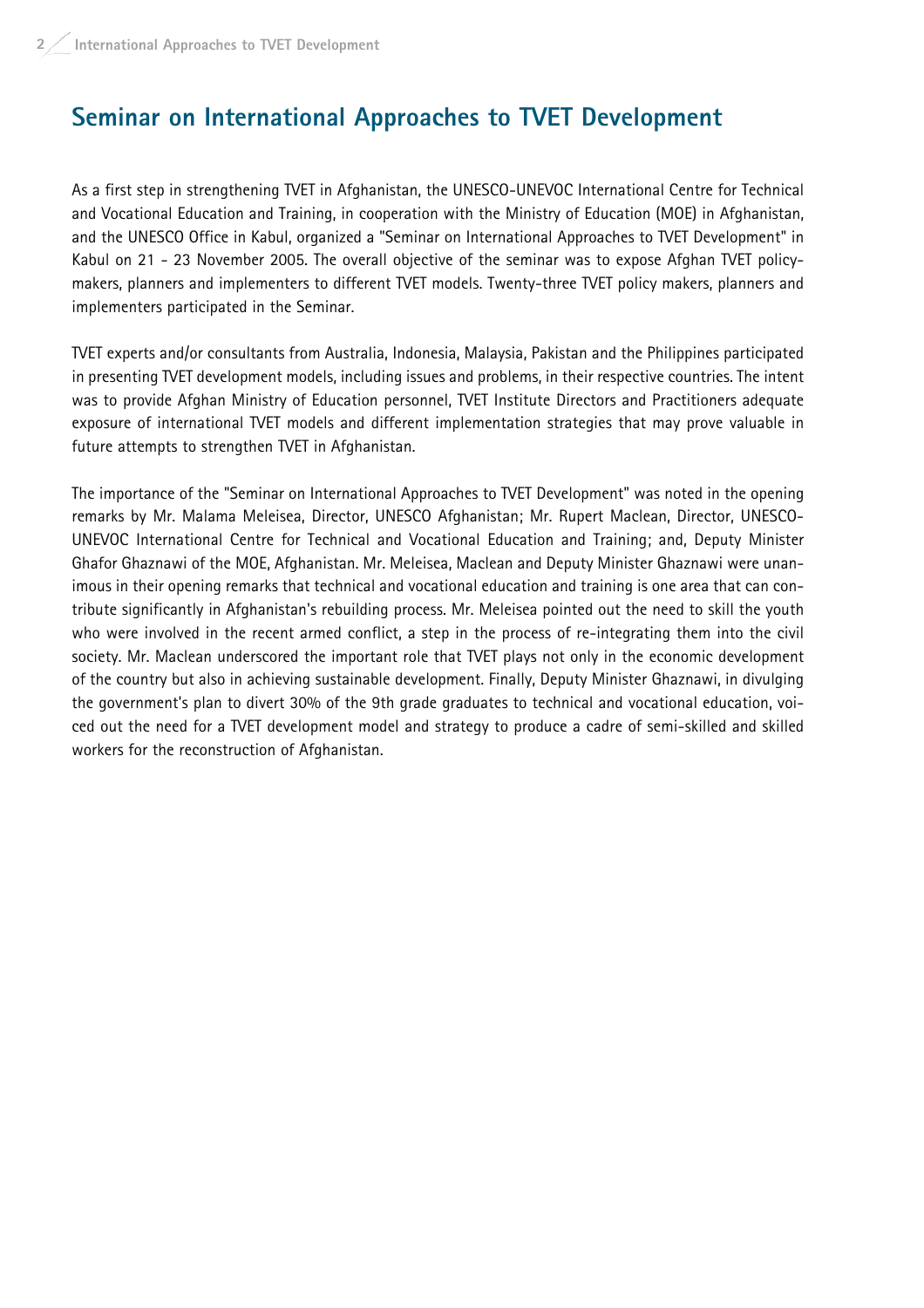### **TVET in Afghanistan: Current Challenges and Issues**

The TVET Director of the MOE, Afghanistan, Mr. Rasid, mapped out the current TVET situation in Afghanistan as a spring board for discussing subsequent seminar topics. Mr. Rasid was candid in describing the present difficulty that beset TVET in Afghanistan resulting from the destructions caused by a thirty year war. As TVET Director, Mr. Rasid voiced out the following specific concerns that beset TVET in Afghanistan:

- > Dilapidated TVET school buildings that need rehabilitation and/or reconstruction;
- > Lack of workshop rooms and workshop equipment and facilities;
- > Lack of teachers in almost all TVET areas;
- > Acute shortage of textbooks and teaching-learning materials;
- > No dormitories for students;
- > No vehicles to transport students;
- > Obsolete TVET curriculum; and
- > No institutional linkages with TVET centres and institutions overseas.

Interestingly, Mr. Rasid juxtaposed the current challenges and issues that confront TVET in Afghanistan against a past before the war when Afghanistan's technical and vocational schools had very good reputation and were affiliated with institutions overseas particularly with institutions in former East Germany and USSR, as well as the USA and others.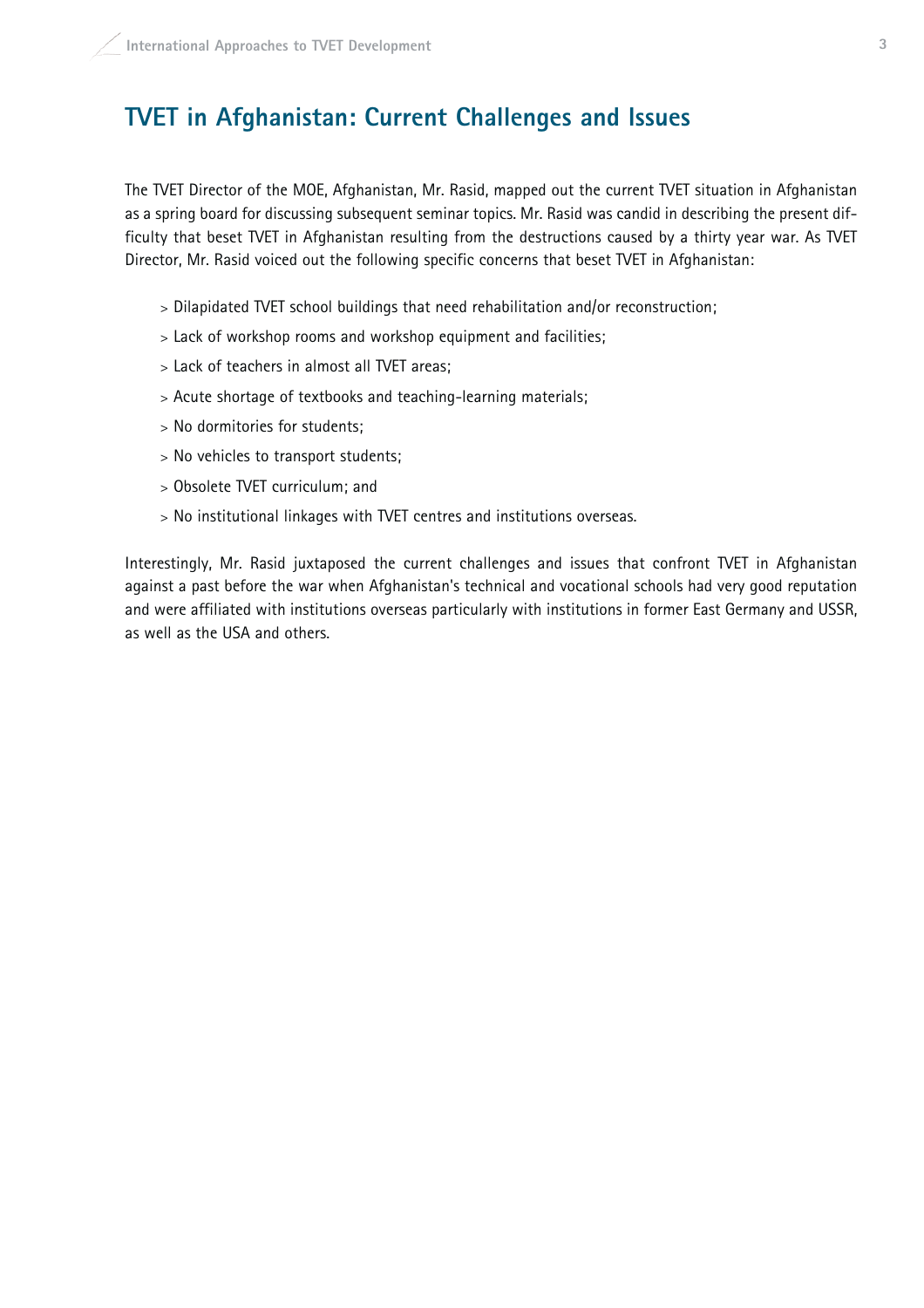## **Global Trends on TVET Policies**

TVET Consultant at UNESCO-UNEVOC, Ms Karina Veal, and UNESCO-UNEVOC Director, Mr. Rupert Maclean, surveyed the shifting global TVET policies and global TVET concerns to provide the context for the presentation of the international experiences.

Ms. Veal started by reminding the group that TVET is important for any country, at any stage of development. She pointed out that for developed countries, investing in TVET is important to maintain competitiveness, it's about staying ahead. TVET is crucial for countries in transition because of their limited windows of opportunity. Whereby TVET may serve as the driver for these countries for moving into a developed economy, for the least developed countries, TVET is also crucial since the overall aim is poverty reduction. Six global trends on TVET were presented:

- > From "one-time learning" to "life-long learning";
- > The shift from the supply side to the demand side;
- > From what the teacher knows to what the learners need;
- > From "just-in-case" to "just-in-time";
- > From teaching people just for the job they are going to do to towards learning for employability; and
- > Integration of education and training.

In discussing the aforementioned policy trends, Ms. Veal reminded the participants that as jobs become more complicated and as technology changes very rapidly, TVET becomes more focused on the ability to learn and to apply new skills, which become very important for each individual, for each work place and for each country.

Mr. Maclean, also, emphasized the importance of education for work regardless of the countries' levels of development, noting that 80% of jobs that people do require technical and vocational skills. He identified TVET issues critical for countries emerging from post-conflict situation:

- > Curricular reform, which requires to look at what is being taught and find out whether these are relevant to the learners and to the country;
- > Courses taught, which will point out at training modalities and strategies that are cost-effective;
- > Infrastructure that is needed for training people;
- > Training the trainers, which requires the need for quality teaching; and,
- > Meeting the needs of special groups.

Mr. Maclean shared with the participants the experiences of other countries that have gone through the process of development - the need to anchor TVET development on the 3 Hs, i.e., the head, the heart and the hand. He said that educating the **head** is important in order to develop a cadre of intelligent workforce; the **heart**, in order to mold the workforce into good citizens; and, the **hand**, for a highly skilled workforce in any work that they do. In addition, he underscored the importance of mapping to find out where they are and where they are going. UNESCO-UNEVOC, Mr. Maclean said, is ready to assist on the mapping and the development of an appropriate compass for Afghanistan to start chartering its TVET development.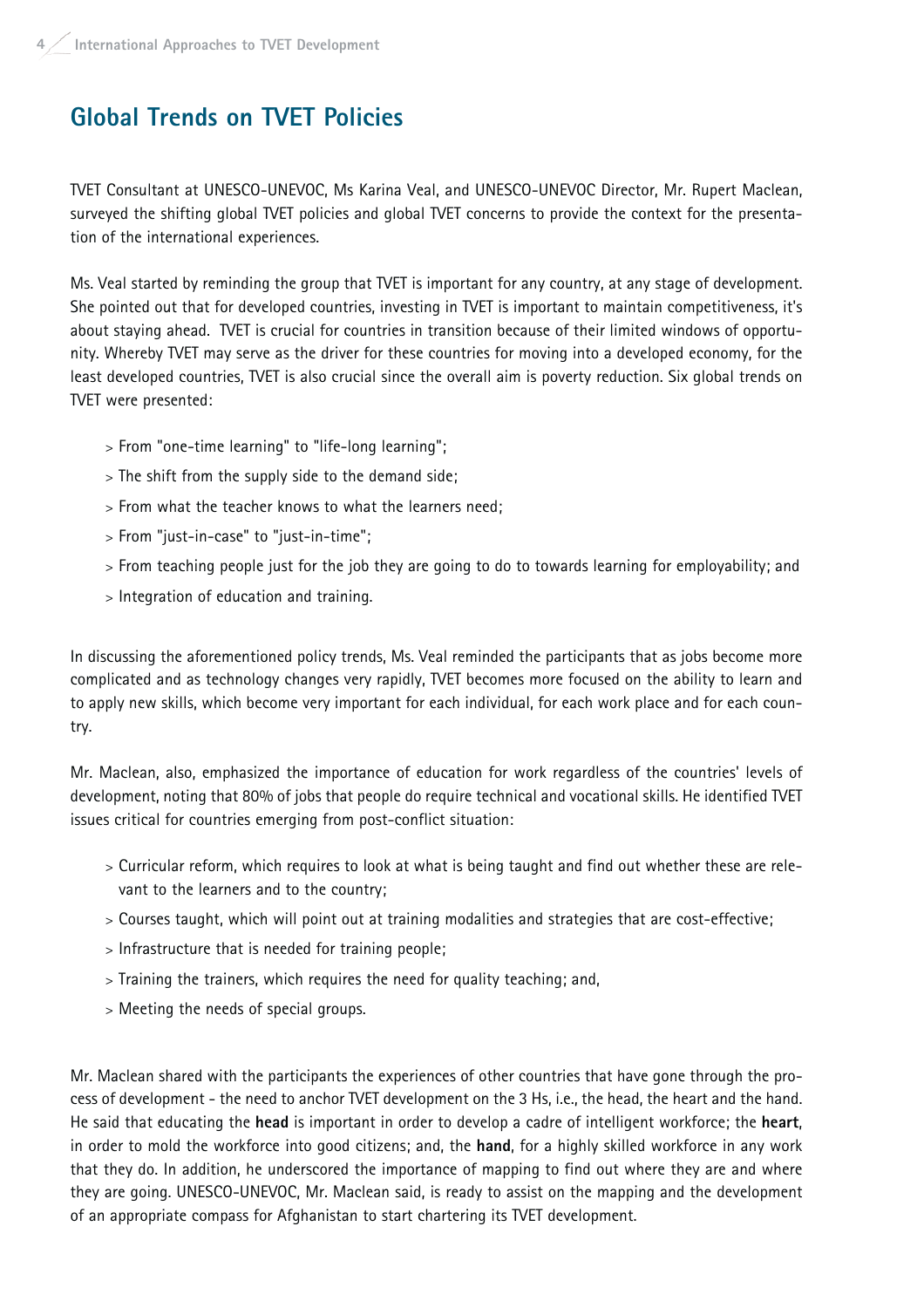### **TVET - International Experiences**

TVET models from 4 countries, Pakistan, Malaysia, Indonesia and the Philippines, were presented as examples of TVET development. The 4 international TVET models were in agreement in recognizing the importance of TVET for countries to address the rapid changes of the labour market, to cope with the needs of national economic growth and to meet the challenges and intricacies of globalization.

#### **Pakistan**

Mr. Asraf Qureshi, TVET Advisor in Pakistan, discussed the Pakistan model within the rubric of an information era and contextualized TVET in a global society, the first and foremost priority of which is education. TVET, Mr. Qureshi said, assumes the critically important role of providing technological literacy, know-how and skills for people to cope with the demands of modern technology.

Mr. Qureshi posed a set of questions that confront TVET educators, which may serve as guides to the plan to strengthen TVET in Afghanistan:

- > Are the desired results being achieved from the investment in TVET?
- > Are the right type of technical manpower being produced to accelerate our national productiveness and to increase the country's competitiveness in the world market through this investment?
- > Is the current TVET system helping the workforce cope with the challenges of a continuously changing labour market and the work place?
- > Are TVET graduates able to find jobs or self-employ themselves?

On the overall, a key question was posed: Given the enormous opportunities particularly through imparting the needed know-how and skills through TVET and exploiting the vast potential available through the use of the new Information and Communication Technologies (ICT) to turn liabilities into assets, does the government use these opportunities to the country's benefit? Unfortunately, Mr. Qureshi opined, TVET is not getting adequate attention, political commitment and resource allocation in spire of recognizing the significant role that TVET plays in accelerating national productivity for national economic development.

To improve the status of TVET, Mr. Qureshi suggested that national TVET systems continue to strive to stay current and to introduce TVET reforms zeroing in on the integration of workplace learning and training with TVET curricula. He presented the Pakistan model of implementing technical education as a separate stream, parallel to science and arts streams, in a progressive manner in 1,100 secondary schools all throughout Pakistan. Forty-seven trades were introduced in two phases on a need basis, including the implementation of 13 trades common to both phases. The government of Pakistan also accorded high priority to the setting up of monotechnic and polytechnic institutes, which offer technology education in 19 areas. Presently, there are 78 monotechnic and polytechnic institutes all over Pakistan.

Parenthetically, Mr. Qureshi suggested that change must also occur among TVET educators and managers for them to educate efficiently and effectively the citizenry to cope with change and to use technology rationally and judiciously in the midst of an enormous technological change. He concluded by suggesting that TVET be accorded high priority to enable it to address the challenges of the changing labour markets, the introduction of informatics in all walks of life and at the workplace and the continuous training and retraining of the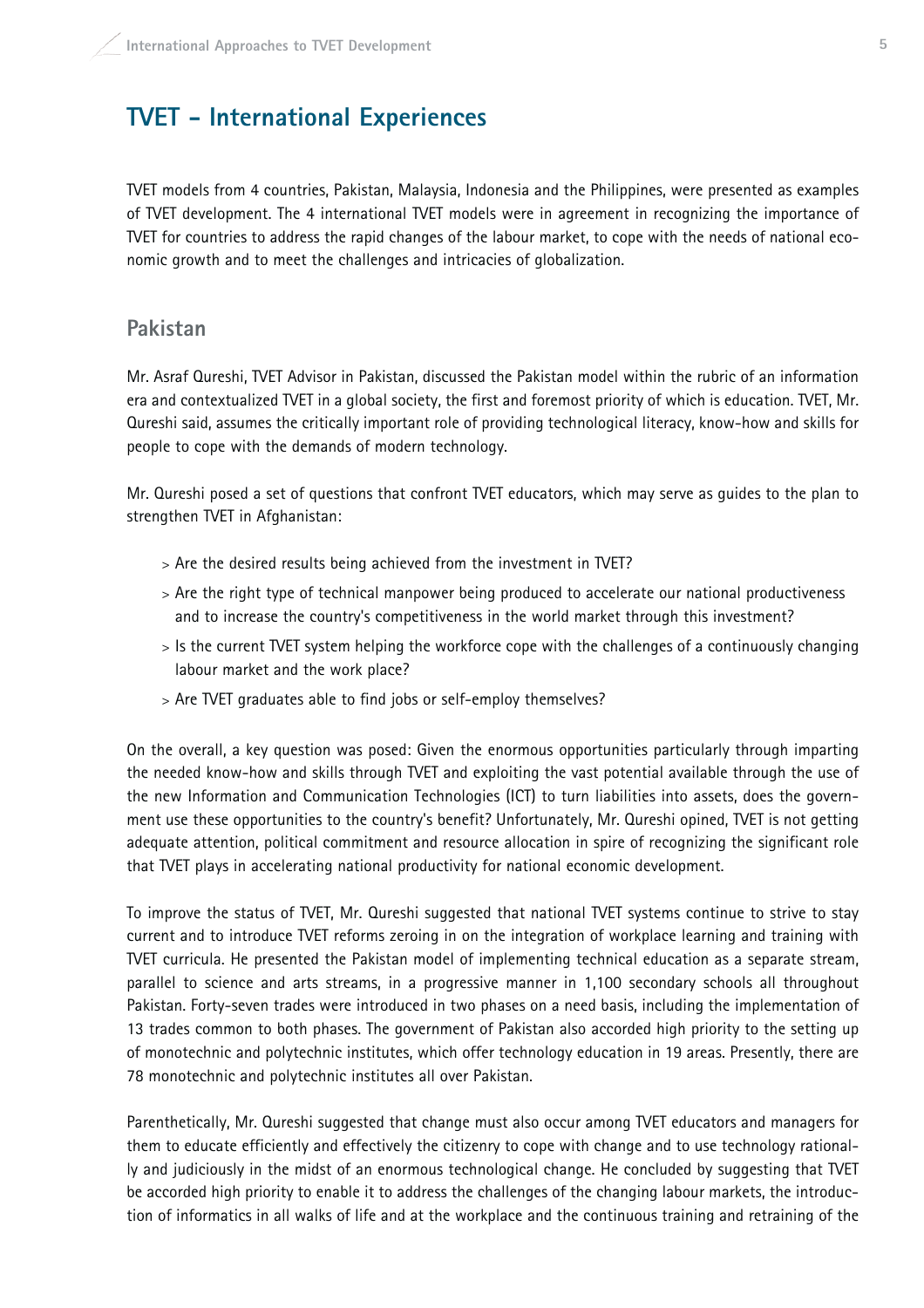employed, unemployed and the marginalized. Closer cooperation with UNESCO-UNEVOC was suggested for the TVET system in Afghanistan to keep abreast with the latest development in technical and vocational education and training.

### **Malaysia**

Mr. Jailani Bin Md Yunos, Associate Professor and Dean of the Kolej Universiti Teknologi Tun Hussein Onn, presented the Malaysian TVET model, indicating at the outset that TVET is embedded in the Malaysian educational system with its two-pronged objectives of (1) meeting student aspirations; and, (2) producing human resources to meet the needs of industry.

The formal TVE starts at the tenth year of schooling after the Lower Secondary Assessment where students have the option to pursue their studies either in Academic, Technical, Vocational and Skill Stream. From there, students can go to the world of work or pursue their studies until the post-graduate level. The Malaysian Qualification Framework (MQF), under the Malaysian Education System, facilitates all Malaysians with different background of education to pursue higher education and training.

Providers of TVE and Training in Malaysia include the Ministry of Education, Ministry of Higher Education, Ministry of Entrepreneurial and Cooperative Development, Ministry of Human Resources, Ministry of Youth and Sports and others. They play the main role of strengthening the human resource base to ensure the availability of workforce with higher level of knowledge, technical and thinking skill. The capacity of TVE and Training is increasing through the expansion and upgrading of existing institution as well as the establishment of new institution by the public and private sectors.

Because there is a need for TVET system in Malaysia to prepare knowledge-based workers (k-workers) to meet the challenges and intricacies of globalization, the Malaysian model initiated the change from teacher-centred approach to a trainee-centred approach in its training programs, which resulted to a workforce that have the willingness for lifelong learning and become a mature and responsible workforce.

In his conclusion, Dean Yunos described Malaysia as a country heading towards a developed economy, which may give birth to new technological development, new wants and needs and new possibilities, and which will create a market demand toward the direction of future technological activity. Given this direction, Dean Yunos pointed out the need to further strengthen the technical and vocational training to cope with the demands of the future technological and global Malaysian society.

#### **Indonesia**

The Indonesian TVET model, as presented by Mr. Mariam Bukit, Director, Technical Education Development Center, is anchored on the assumptions that human resource development and economic growth move together and are strongly linked and that technical and vocational education and training is a requisite for national growth and empowerment of the community economy.

Mr. Bukit opined that technical and vocational education becomes the key to the goal of Indonesia to become a regional, if not a world, economic power. The challenges for TVET, along this context, are its contribution to the development of a network for information and technology transfer, empowering the schools and strengthening the training curriculum and programme development. He pointed out that as Indonesia moves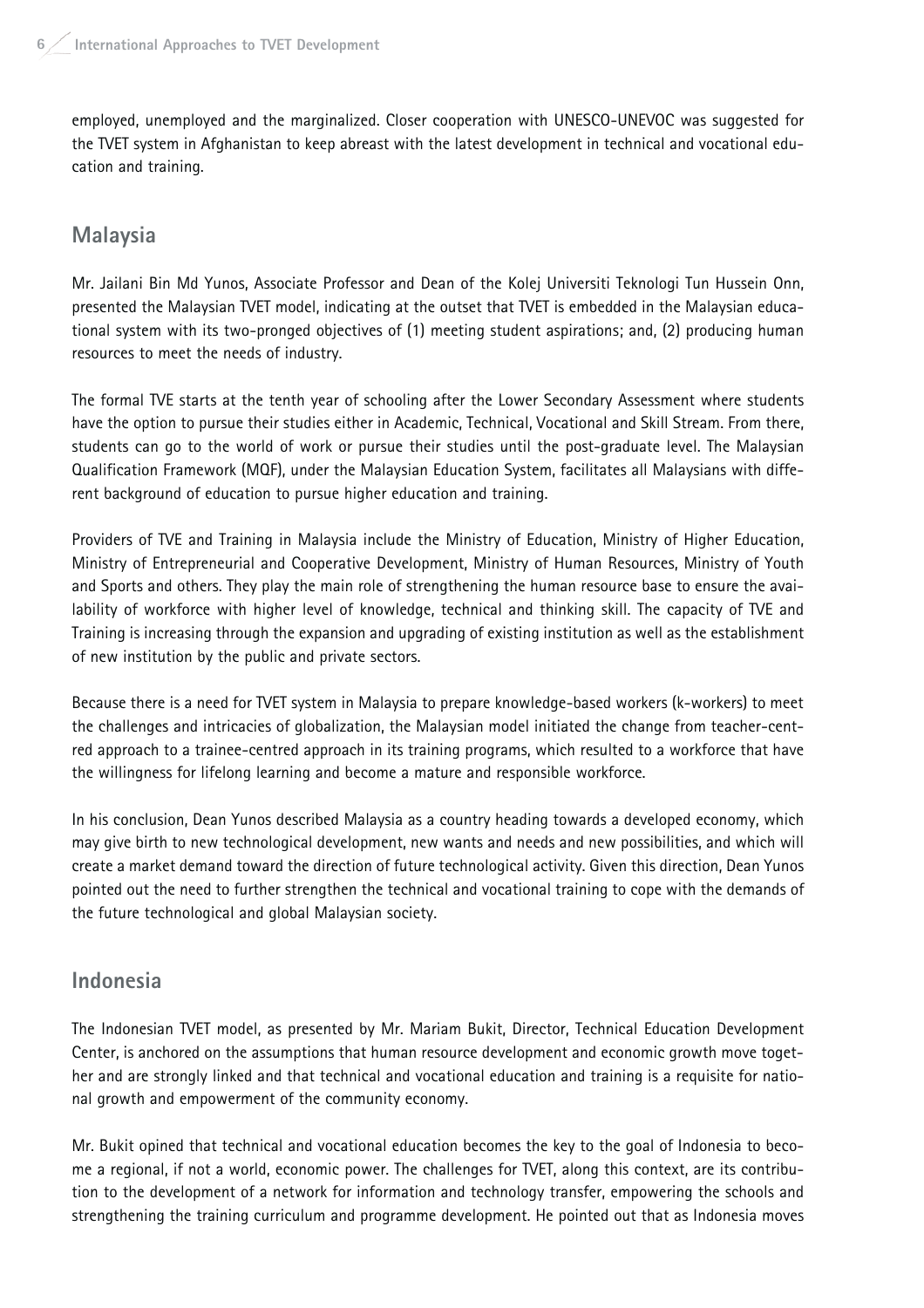toward the era of economic globalization, the economy requires that TVET provides the skills and knowledge for graduates to become a cadre of productive workforce.

Mr. Bukit presented the Indonesian TVET model from a historical perspective, noting that TVET development paralleled Indonesia's 3 eras of development, i.e., (1) vocational education at the beginning of independence; (2) vocational education before regional autonomy; and, (3) vocational education after regional autonomy. It was pointed out that TVET development in Indonesia was based on Indonesia's road towards high quality, high productivity and high technology production which basically is geared to the needs of its industries.

Structurally, Mr. Bukit said, the management of technical and vocational schools is under the authority of 2 ministries: the Ministry of National Education, which looks after the technical and vocational schools, including non-formal education; and, the Ministry of Manpower, which is responsible for the vocational training of the labour force in the world of work or industries.

Future development of TVET in Indonesia is anchored on 3 government pillars: (1) to improve the quality and relevancy of TVET; (2) to extend access to vocational education; and, (3) to implement good governance in managing TVET schools. Pursuing these goals, Mr. Bukit concluded, is necessary because of the structural shift of the Indonesian economy, which changes the characteristic of the labour force and the demand for science and work skills. This policy shift affected the manner by which TVET is managed, which requires the active involvement of industry in the setting of standards, the development of the curriculum and in the overall management of the TVET system.

#### **The Philippines**

Mr. Nestor Reyes Balmores, Education Consultant and President of MADECOR Career System, presented the Philippine model, which is predicated on the policy of quality manpower resource as one of the strategies to cope with the demand of the new millennium. This led to the two-pronged strategy of a closely-knit network of TVET and general education as a delivery mechanism to impart quality education to all workers.

The Philippine model of TVET, as Mr. Balmores described, shows the interactive involvement of a variety of institutions, such as technical and vocational schools, vocational centres, local government units and nongovernment organizations, whose TVET programs are under the overall authority of the Technical Education and Skills Development Authority (TESDA).

The goals of quality TVET, increased access and strengthened system of TVET management molded the Philippine model that is:

- > Community-based which requires the involvement of the grassroots in the management and monito ring and evaluation of TVET programs;
- > Holistic which shows the systemic interaction of key stakeholders which include the industry, labour, local government units and technical and vocational schools;

> Multi-delivery schemes, which indicates the various TVET delivery systems such as apprenticeship, internship, dual and mixed systems; and

> Continuing skills assessment and certification as a monitoring and control mechanism to guarantee the production of a cadre of quality manpower reservoir.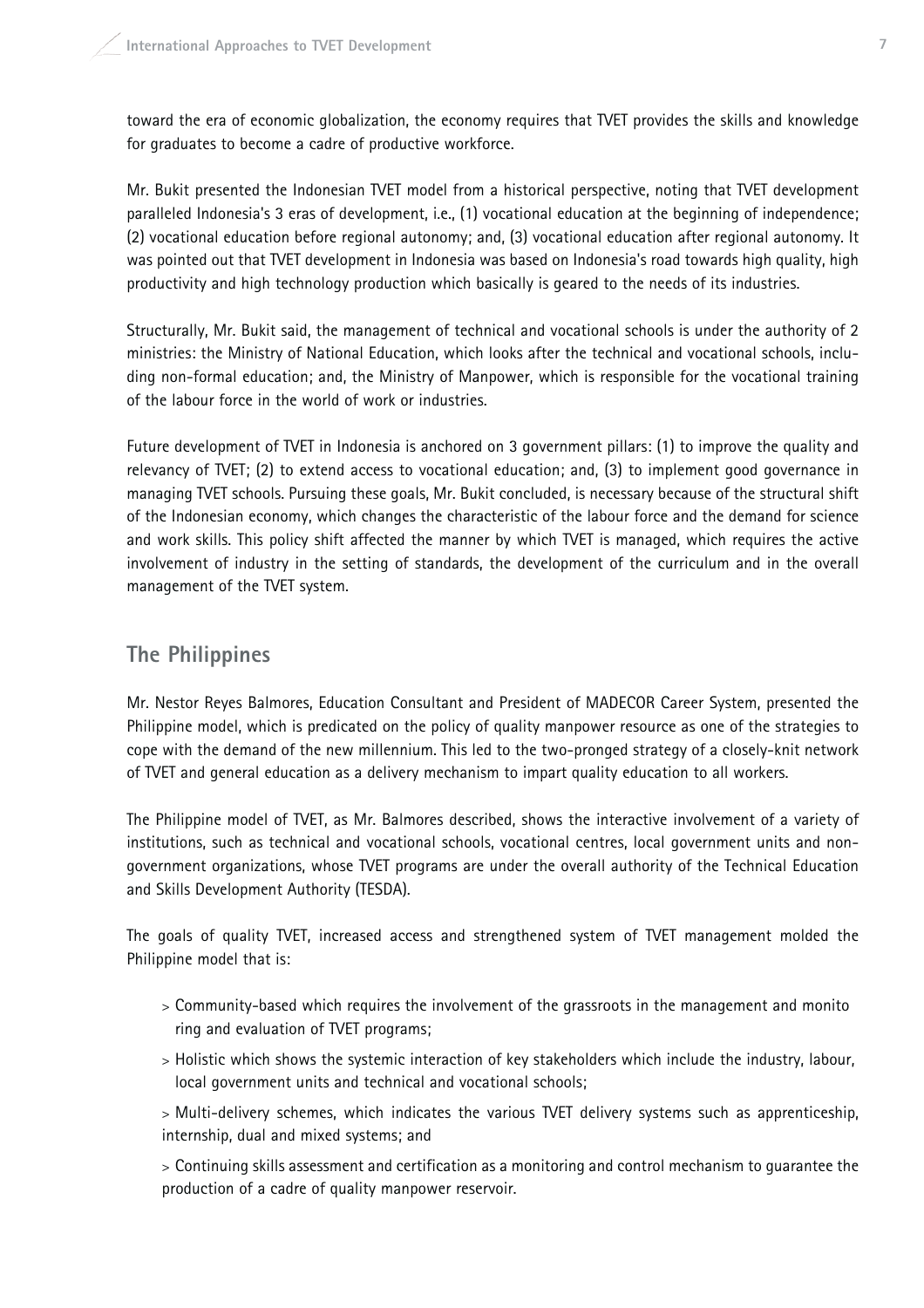The move toward economic modernization which provided the impetus to enhance the significance and image of TVET also created the paradigm shift from the traditional to the more modern and holistic TVET delivery system, including the increasing involvement of girls in TVET.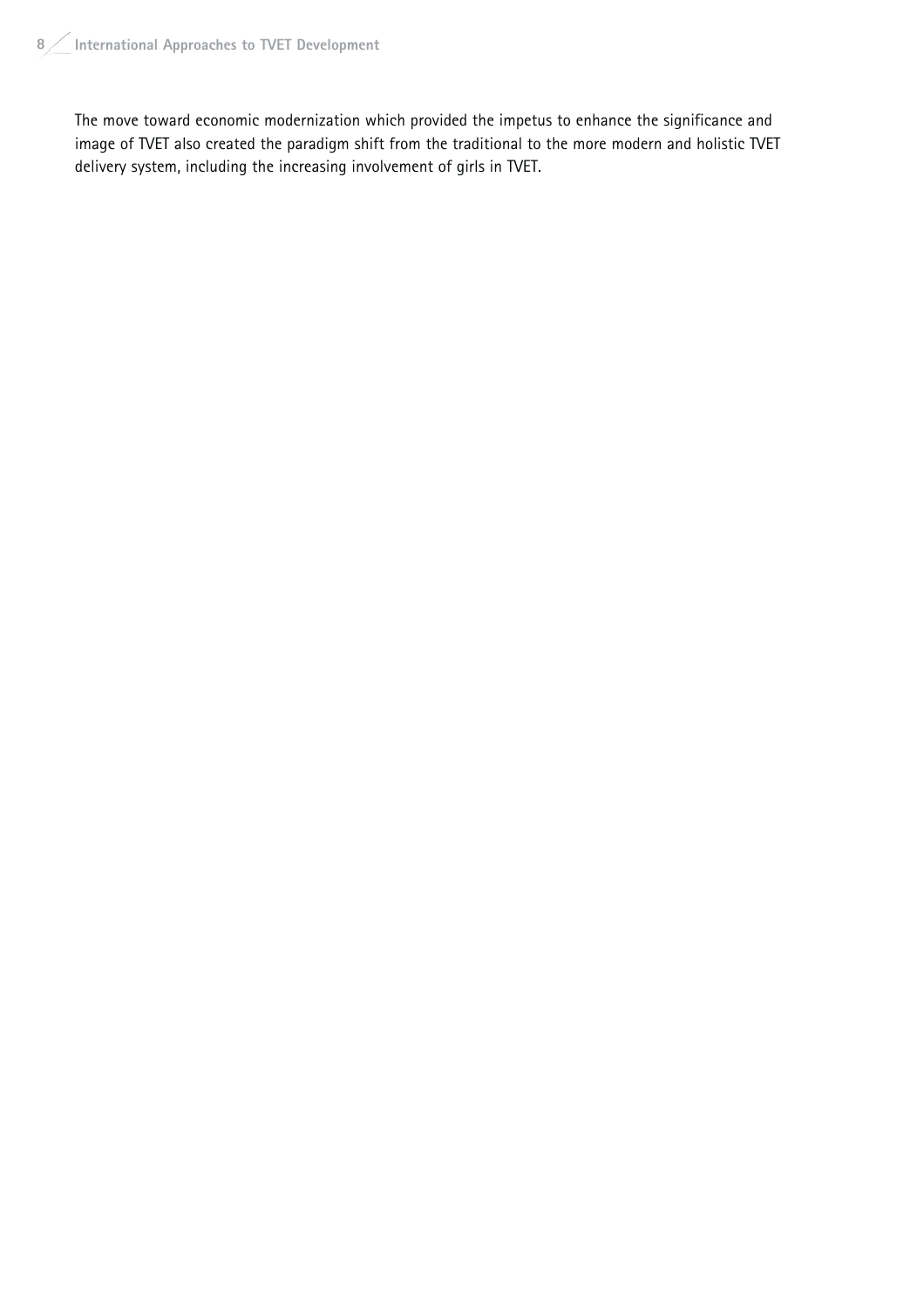### **Curriculum Development: International Perspective**

The TVET models presented earlier cited curriculum as a common denominator toward creating TVET that copes effectively with the challenges of the new millennium. In this context, the experts also presented the curriculum re-development models in their respective countries to provide the Afghan participants with examples of curriculum re-development designs at the international scene.

#### **Afghanistan**

To provide the framework for discussing curriculum re-development, Engineer Wakily, a representative of the Ministry of Education in Afghanistan, appealed for help to redevelop and to strengthen the Afghanistan TVET curriculum, which is described as "weak" in view of the long years of educational stagnation, brought about by a 30-year war and civil disturbance.

In redeveloping the TVET curriculum, Engineer Wakily cited three main points for consideration: (1) the place, which basically is the instructional space for implementing the curriculum; (2) the teachers, as the "actors" who will implement the curriculum; and, (3) the learners' and societal needs. Pointing out that a curriculum is neither knowledge nor syllabus but a passage way to education and learning, he posed some curricular questions for consideration: What kind of preparation are we going to do and for whom? What are the aims of TVET teaching? What kind of TVET teaching should be given to whom? What teaching methods are we going to use?

Engineer Wakily ended his presentation of the Afghanistan's curriculum re-development needs by asking UNESCO to assist in this matter.

#### **The Philippines**

Mr. Nestor Reyes Balmores presented a curriculum re-development model, designed out of the Philippine experience of revising and redeveloping educational curricula, which is anchored on the following assumptions:

- > A curriculum can never be static but always dynamic and keeps on changing;
- > The learning environment which is the society is in constant state of flux; and
- > A curriculum is based on the national goals of the country.

TVET curricular redevelopment in the Philippines, according to Mr. Balmores, is aimed at achieving the objectives of: (1) inculcating and reinforcing a nation's ideology/cultural identity; (2) consolidating the knowledge, concepts, skills and competencies at various educational levels; (3) preparing for the next education stage and/or the world of work; and, (4) preparing for life.

The model, according to Mr. Balmores, is a universal design that is applicable to any country. It assumes that curriculum redevelopment follows a scientific process, governed by assumptions and premises. The model shows that curriculum redevelopers can establish the priorities they want to pursue in a particular learning environment, after a thorough analysis of both the internal (within TVET system) and external (within society) environments. Out of the information gathered in these analyses, a curriculum redevelopment design is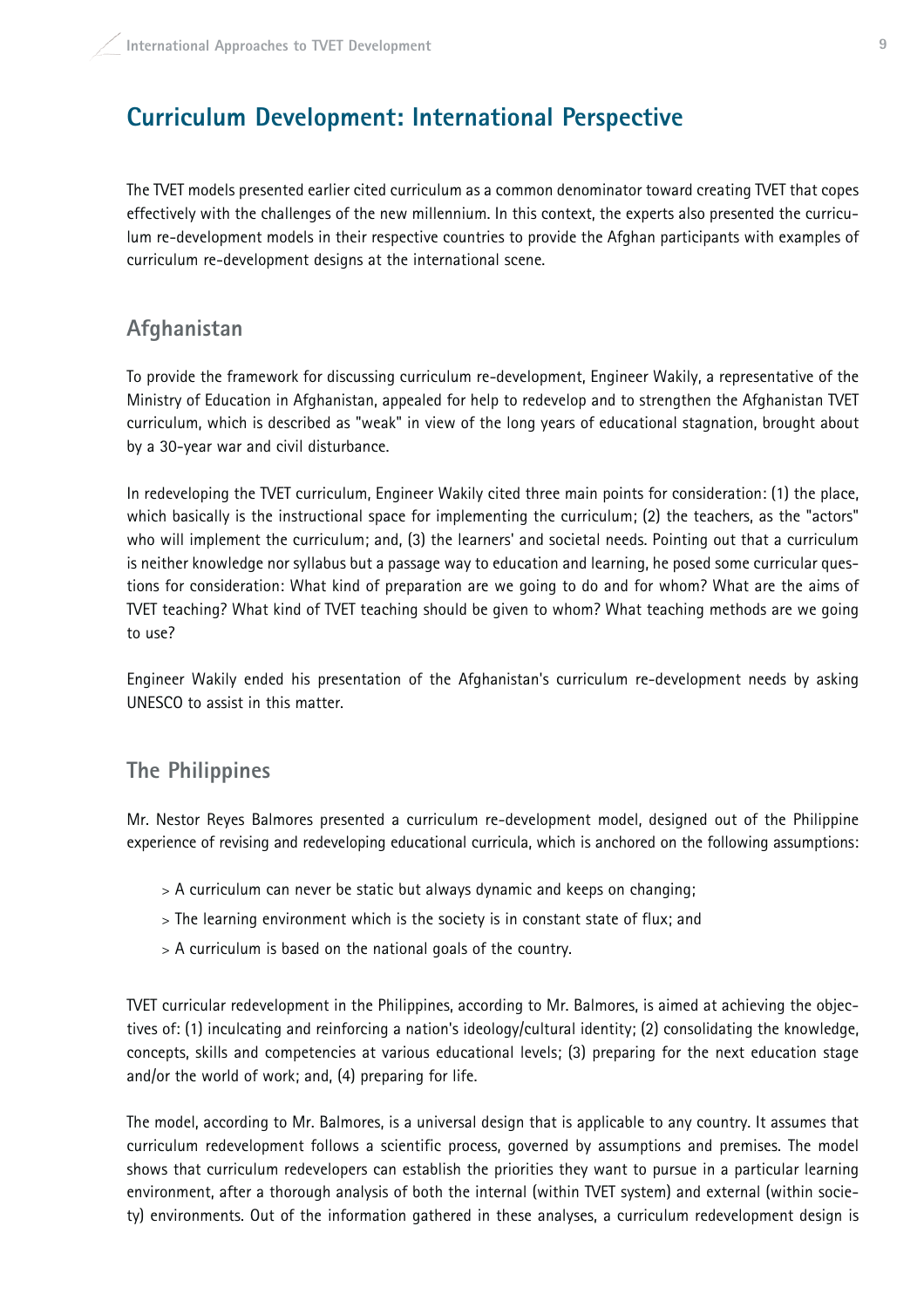developed, which requires the mapping out of an implementation and organization options and developing a curriculum monitoring and evaluation scheme. Out of these outputs, a curriculum redevelopment plan is designed, which includes the curriculum goals and objectives, learning outcomes, methodologies, textbooks and learning materials and the concomitant scheme of study.

Key questions that serve as guides for the Afghan participants include the following: (1) Does the present TVET curriculum in Afghanistan able to meet the needs of the Afghan society? (2) Does the TVET curriculum cater to the over-all national educational goals? (3) Are there available valid indicators for assessing the existing TVET curriculum? (4) Is there a need to review the present TVET curricular policy?

#### **Indonesia**

Mr. Mariam Bukit presented the curriculum redevelopment model in Indonesia. He pointed out that curriculum changes remain as the bases for curriculum redevelopment in Indonesia. Key factors were taken into account: relevance and quality of the existing TVET curriculum, the function and role of vocational education, the effectiveness of vocational education as viewed from both the regional and national needs; and, the efficiency of its implementation.

TVET curriculum redevelopment in Indonesia, as Mr. Bukit presented, followed the historical curricular changes from 1964, when the first TVET curriculum was introduced to the 2004 curriculum, which strongly emphasized the competency-based curriculum/training and introduced the modular approach in teaching and learning. In the Indonesian experience, the process of curriculum redevelopment requires to look at the congruence of existing TVET programs and the growth of national development, necessitating the review of programs which led to redesigning the TVET concept into a more dynamic and flexible curriculum.

The lessons learned from the Indonesian experience, Mr. Bukit pointed out, include the following: (1) the need to strengthen the "work-based" approaches within the TVET system that is anchored on a competency-based TVET training model; (2) the need to inject flexibility that is based on articulation between courses, credit transfer and recognition of prior learning (RPL) through assessment of skills and knowledge of candidates; (3) the need to develop competency standards for both formal and non-formal courses; and, (4) the need for a continuing reengineering of the TVET curriculum aimed at dynamic and flexible curricular model.

### **Malaysia**

Mr. Jailani Yunos presented the Malaysian curriculum redevelopment model, which is based on Malaysia's vision for 2020, whose goal is to upgrade vocational to technical institutions with the intention to produce more engineers rather than technicians. In addition, Malaysia also intends to produce more science and technical graduates rather than the arts - a policy that is popularly known as 60:40.

Mr. Yunos described the Human Resource Policy Thrusts of the 8th Malaysia Plan which emphasizes on expanding the supply of high skilled and knowledge manpower. Malaysia, being a fast developing nation, strives to move to the production of knowledge-based value added and innovative products sought by the world markets. Technical and Vocational Education is crucial in preparing the country's workforce for employment. However, this development is not simply about building factories, improving automation or implementing technology. It must create opportunities for employment and create added value through the accumulated efforts of skilled workers. The ability to make this shift will determine its competitive advantage and future economic well-being.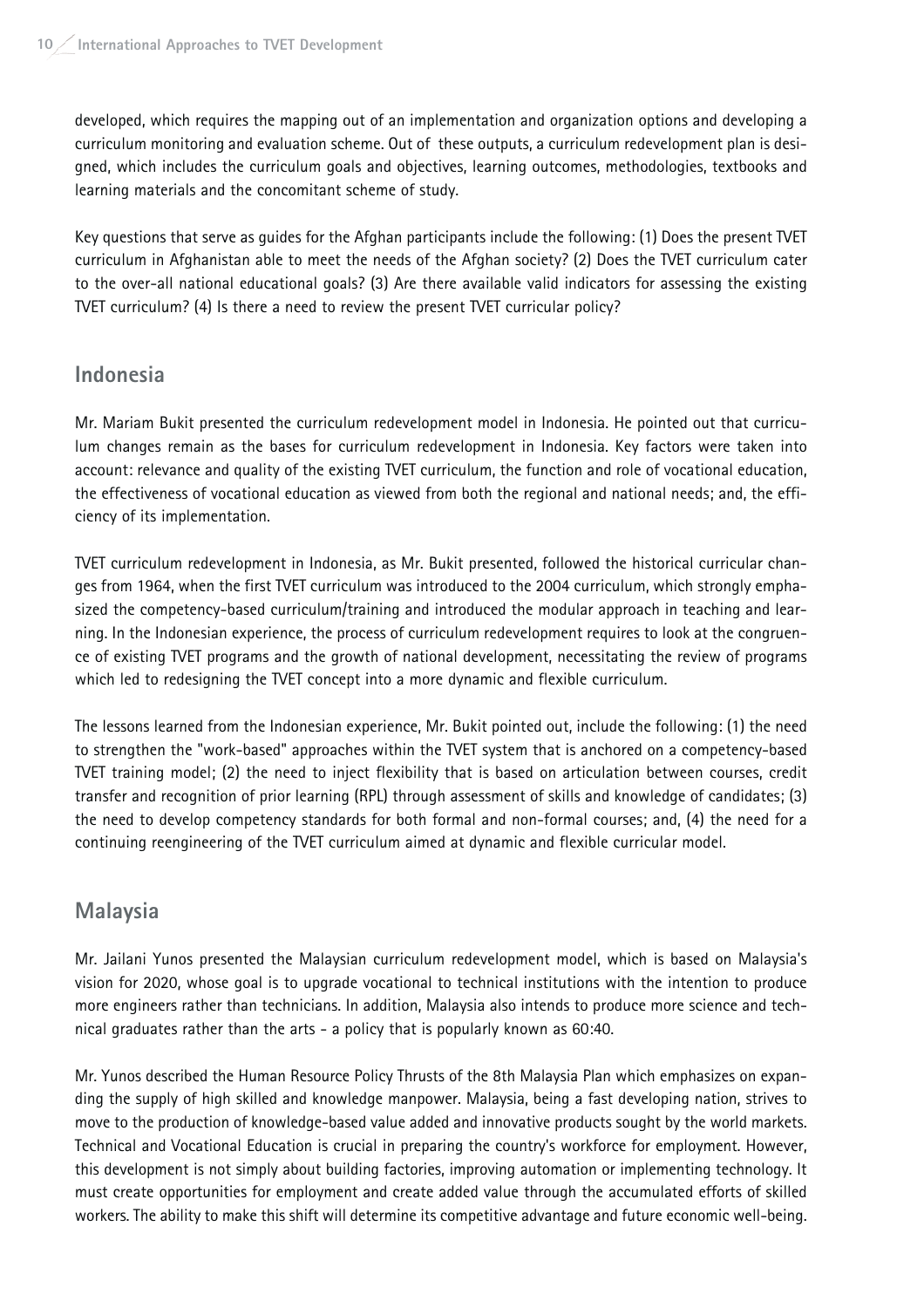Curriculum redevelopment revolves around the occupational competence of knowledge-based workers (Kworkers), consisting of learning technical, human and social competence. K-workers must be prepared for lifelong learning and be able to work in networks and team. In order to prepare young Malaysians to become Kworkers as top performers in their respective jobs and capable to succeed in the increasingly global market competition, training must be industry-oriented and at least partly conducted at the workplace under actual work conditions.

Consequently, Dual System Approach helps to the changing paradigm of training K-workers. In the Dual System Approach, the actual workplace is needed to transmit specific skills and becomes the classroom of training institution for acquiring the necessary related theory. To develop further the country's Technical and Vocational Education, Malaysia implemented the Dual Training System in year 2005. The National Vocational Training Council under the Ministry of Human Resources was designated as the leading implementing agency. The Dual Training System Project was designed out of the basic recognition that technical and vocational training should always be closely inter-linked with the actual work environment.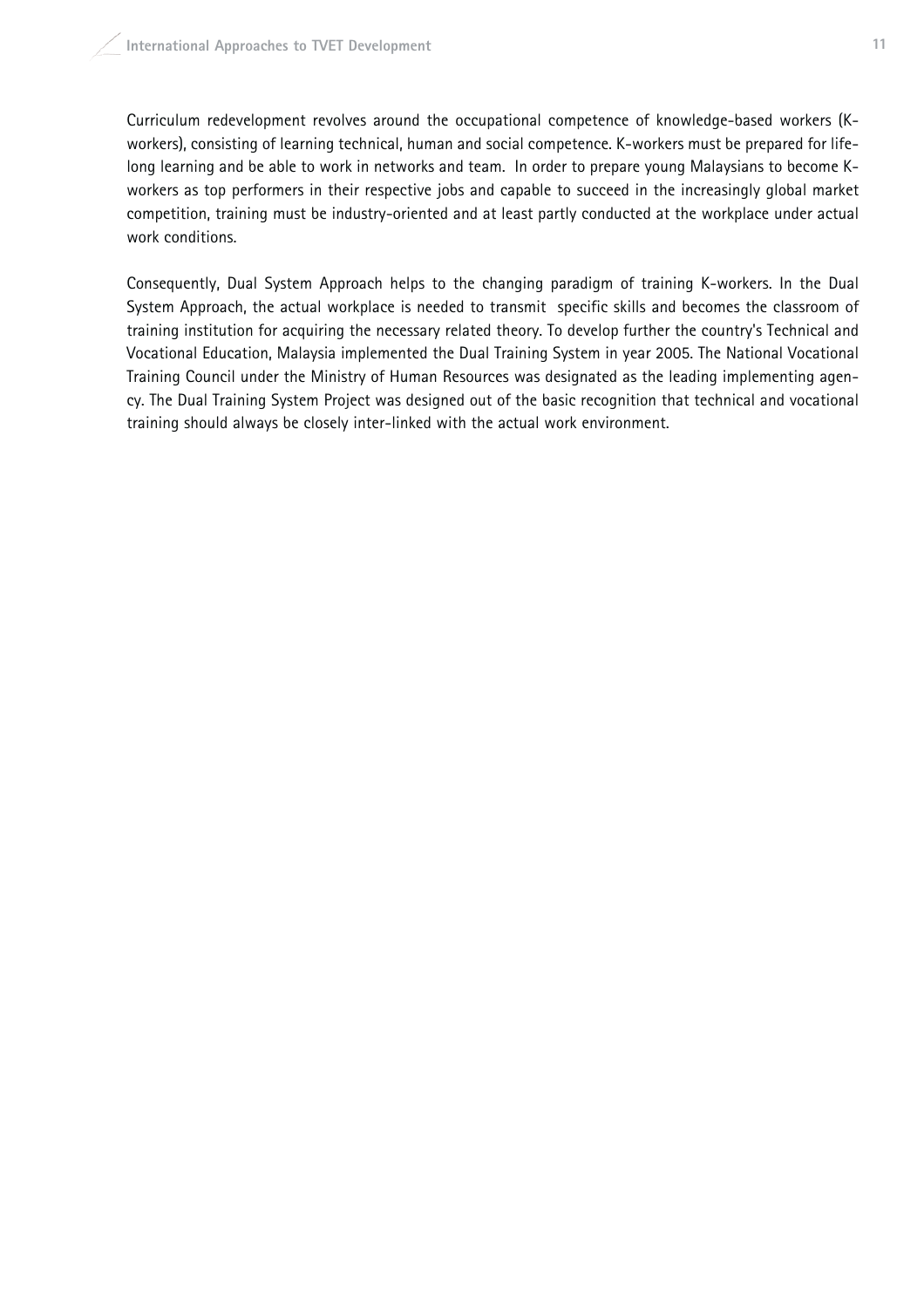## **Social Inclusion: Concerns and Prospects**

TVET's image and other social issues were discussed in the seminar. It was assumed that TVET suffers in comparison to general education, which may have been brought about by the high esteem placed on white collar jobs. The discussion on social inclusion zeroes in on the objectives of the TVET-for-All.

Mr. Asraf Qureshi suggested considering the various issues that affect the management and implementation of TVET aimed at improving its image. These issues are as follows: (1) improving the quality of TVET education; (2) upgrading the status of TVET teachers; (3) promoting the participation of females and special groups; (4) strengthening the links between and among industry, business, market sector and TVET; (5) aligning the curriculum to the needs of the industry, business and the market; (6) fostering entrepreneurial orientation in TVET education; (7) developing broad-based training to cope with the complex demand of the workplace; and, (8) designing TVET to provide both horizontal and vertical mobility.

Ms Karina Veal presented cases, through photos, that she encountered in Liberia. The photos on the slides may serve as examples to show case the social status of TVET in a country at post-conflict situation. These photos include the reaching out of TVET to clients in the remotest village; the success of a woman trainer in Liberia; the commitment of teachers in spite of not receiving their salaries for 18 months; and, the demobilization of soldiers for vocational training.

Mr. Rupert Maclean zeroed in on some population groups excluded in gaining access to TVET. These groups include the people living in remote villages; the disabled whether physically or mentally handicapped; women and girls; the unemployed; and demobilized soldiers. Mr. Maclean pointed out a caveat - that access is important but other considerations such as quality TVET and internal and external efficiency are equally important and must be taken into consideration.

In the discussion, the seminar participants pointed out that the Muslim religion encourages all to be educated. But Afghanistan today is different from the situation 30 years ago as a result of the war that has changed the situation drastically. Some seminar participants opined that the present day context is different. First, TVET image is not developed nor recognized properly in Afghan society. Second, the Afghan society is a maledominated society. Third, people in the Afghan culture think that women have to stay home. It was pointed out that even before the war, Afghan girls and women did not want to enter TVET schools. The participants recognized that these problems are enormous challenges in lifting the status of TVET in Afghanistan.

Mr. Maclean reiterated the need for girls' education, noting the obvious inequality in the education of girls and boys in Afghanistan for various reasons. He concluded by saying that educating the girls creates a reservoir of valuable workforce. Quoting a Chinese proverb, he concluded: In any society, the women hold up half of the sky.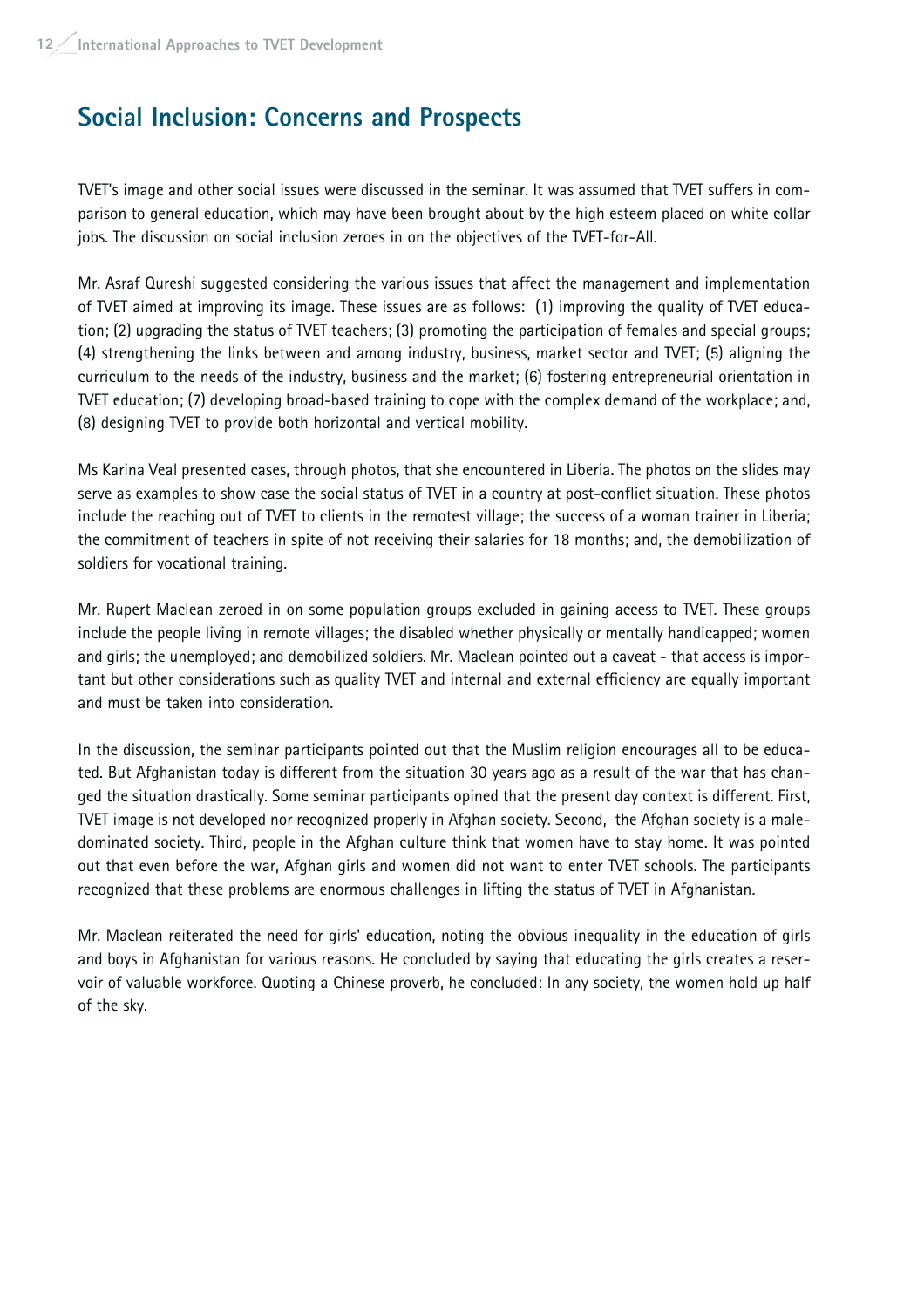## **Building the Capacity of TVET Teachers**

Research literature in education showed that teachers are the most significant variable in the quality education equation. Recognizing this research finding, the MOE in Afghanistan embarked on a number of projects aimed at improving the capacity of TVET teachers.

Presenting the capacity of TVET teachers in Afghanistan, Mr. Abdulah Kozabi pointed out that Afghanistan recognizes the need to strengthen TVET teachers. As an example, he cited the overseas training 14 TVET teachers in Germany; 8 in Bangladesh; 2 in Japan; 3 to South Korea and 1 to the USA. In addition, Mr. Kozabi also gave examples of Teacher Improvement Project in Afghanistan such as the workshops for teachers aimed at improving not only their capacity but also in language proficiency and classroom management. The MOE undertook these projects when it found out that many teachers with high qualifications fled the country during the war and have not come back since then, leaving TVET teachers who are not familiar with the modern technology of teaching TVET subjects.

Mr. Kozabi described the Teacher Improvement Projects as part of the rebuilding process of the Afghan society, which include among others the reconstruction of school buildings and the re-establishment of education administration and schooling. He voiced out the need for assistance on teacher training from countries and institutions, which helped built the TVET schools.

#### **The Indonesian Model**

Indonesia, according to Mr. Mariam Bukit, also recognizes the key role of teachers in achieving the quality of technical and vocational education and training. Just like any other country, however, the teaching profession, particularly in TVET, is beset with problems such as low quality, shortage of teachers and low salary, a situation that has been going on for more than 4 decades in Indonesia.

To improve the capacity of its TVET teachers, Mr. Bukit pointed out that Indonesia embarked in establishing Technical Teacher Upgrading Centres (TTUC) and the Technical/Vocational Development Centres (TEDC) all over the country. The TTUC has the responsibility of training the technical/engineering teachers. While the TEDC trains teachers, school principal candidates and school principals, including the writing of TVET curriculum and syllabi, reference books and materials and standard operating procedures for the operation of schools and implementation of the curriculum; conducting researches and international training and building the school capacity.

Mr. Bukit noted, however, the need to improve the pre-service training of vocational teachers. Indonesia is trying out a program that fosters the partnership between a TTUC and the business enterprise in improving the capacity of TVET teachers. The limited number of industries precipitated the government to allow the TVET schools to conduct production-based activities where TVET teachers could undertake their practical training. Another innovation is the conduct of the pre-service training leading to Diploma 3 for teachers to fulfil the need of several new agencies in the 6 centres under the license of polytechnic institutes for teacher training.

Mr. Bukit also pointed out the establishment of the National Profession and Certification, which aims to establish the national certification for all professions in Indonesia including TVET teachers. In addition, the Indonesian government recently implemented the policy that requires TVET teachers to have at least a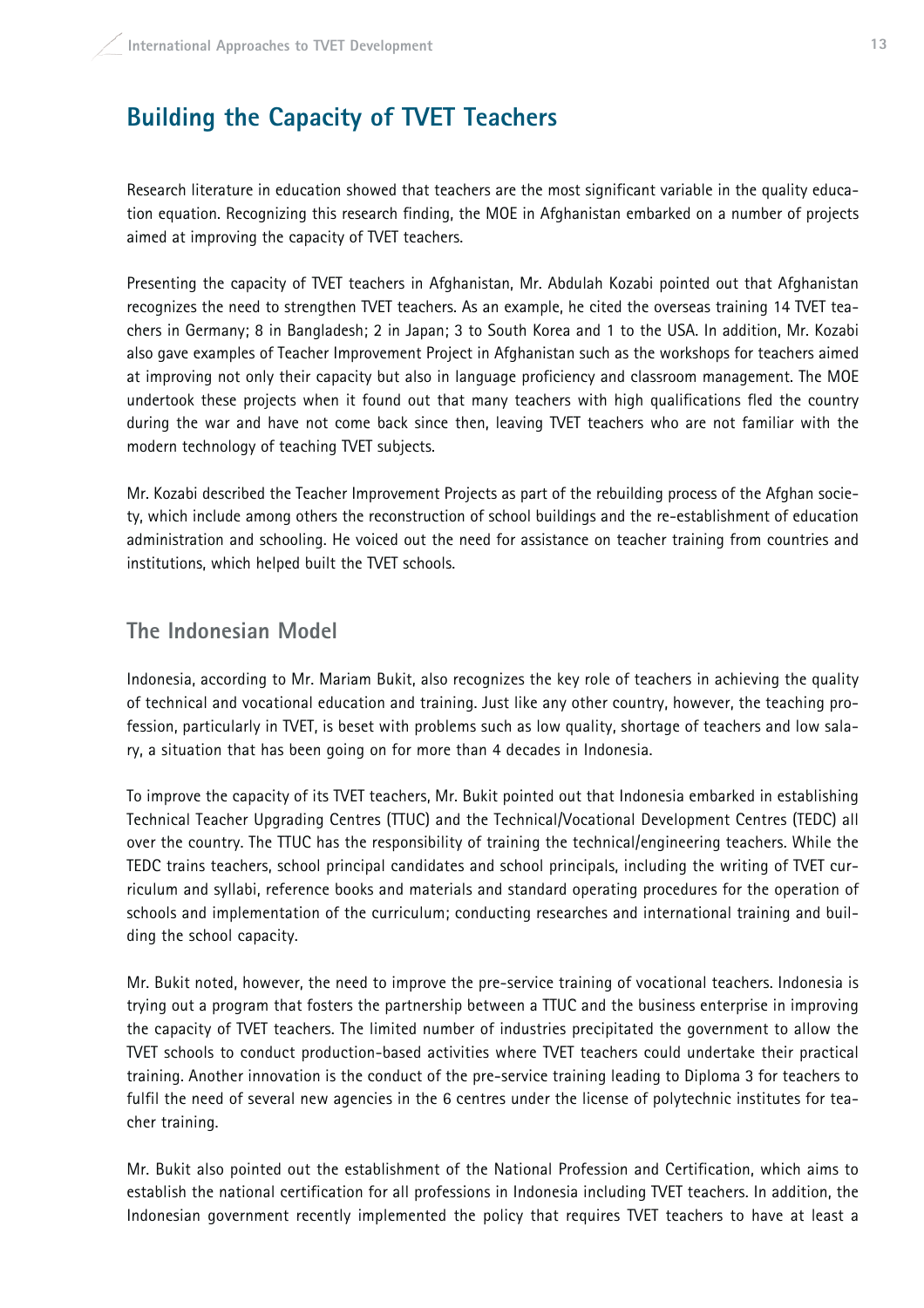Diploma 4 certificate or its equivalence. All of these government actions are geared toward improving the competencies of TVET teachers, noting the impact that a competent teacher has on quality workforce.

### **Malaysia**

Mr. Jailani Yunos identified KUiTTHO as one of the universities in Malaysia that has been selected to train TVET teachers. KUiTTHO traces its origins back to 1993 when it was the Polytechnic Staff Training Center (PSTC), formed and managed jointly by the Universiti Teknologi Malaysia and the Ministry of Education to train engineering lecturers for the Polytechnic under the 6th Malaysian Plan. In 1996, PSTC was upgraded into an Institute of Technology (ITTHO), which is one of the branch campuses of Universiti Teknologi Malaysia. On September 2000, the cabinet decided to award the status of ITTHO to full pledge 15th public university under the Section 20 of the University and University Colleges Act 1971 to fulfil the demand of producing highly qualified professionals and technocrats in the fields of engineering and technology.

There are six faculties: Faculty of Civil and Environmental Engineering, Faculty of Electrical and Electronic Engineering, Faculty of Mechanical and Manufacturing, Faculty of Technology Management, Faculty of Technical Education, and Faculty of Information Technology and Multimedia. The Faculty of Technical Education (FPTek), KUiTTHO, which offers undergraduate and postgraduate programmes, is responsible for training skilled TVET teachers for polytechnics, community colleges and secondary schools in Malaysia.

To strengthen the TVET programme, KUiTTHO has international collaboration between TVET countries such as USA, United Kingdom, Germany, South Korea, Philippines, and Indonesia. KUiTTHO endeavours to furnish world-class facilities for every faculty. Research-focused centres are responsible to support research, development and commercials in KUiTTHO. All centres have close relationship with industries. All these efforts are within KUiTTHO's goal to become a world-class University.

The discussion that followed the presentation by the experts centred on the effectiveness of a student-centred approach in teaching TVET courses. There was a consensus that student-centred approach remains an effective teaching method in TVET, noting that the teacher and the students are partners in the teaching-learning process under this method.

Another issue that emerged from the discussion is the difficulty of placing the whole education responsibility on the shoulders of the teachers and administrators, noting that it is difficult to trust the schools, teachers, administration and even students after Afghanistan has just emerged from war.

The participants voiced out the problems and issues that confront the education system of Afghanistan such as dilapidated buildings, lack of textbooks and teaching materials and dearth of qualified teachers. Addressing the issue and problems to UNESCO-UNEVOC and UNESCO, the participants appealed for help while at the same time asking for an MOE commitment on TVET development.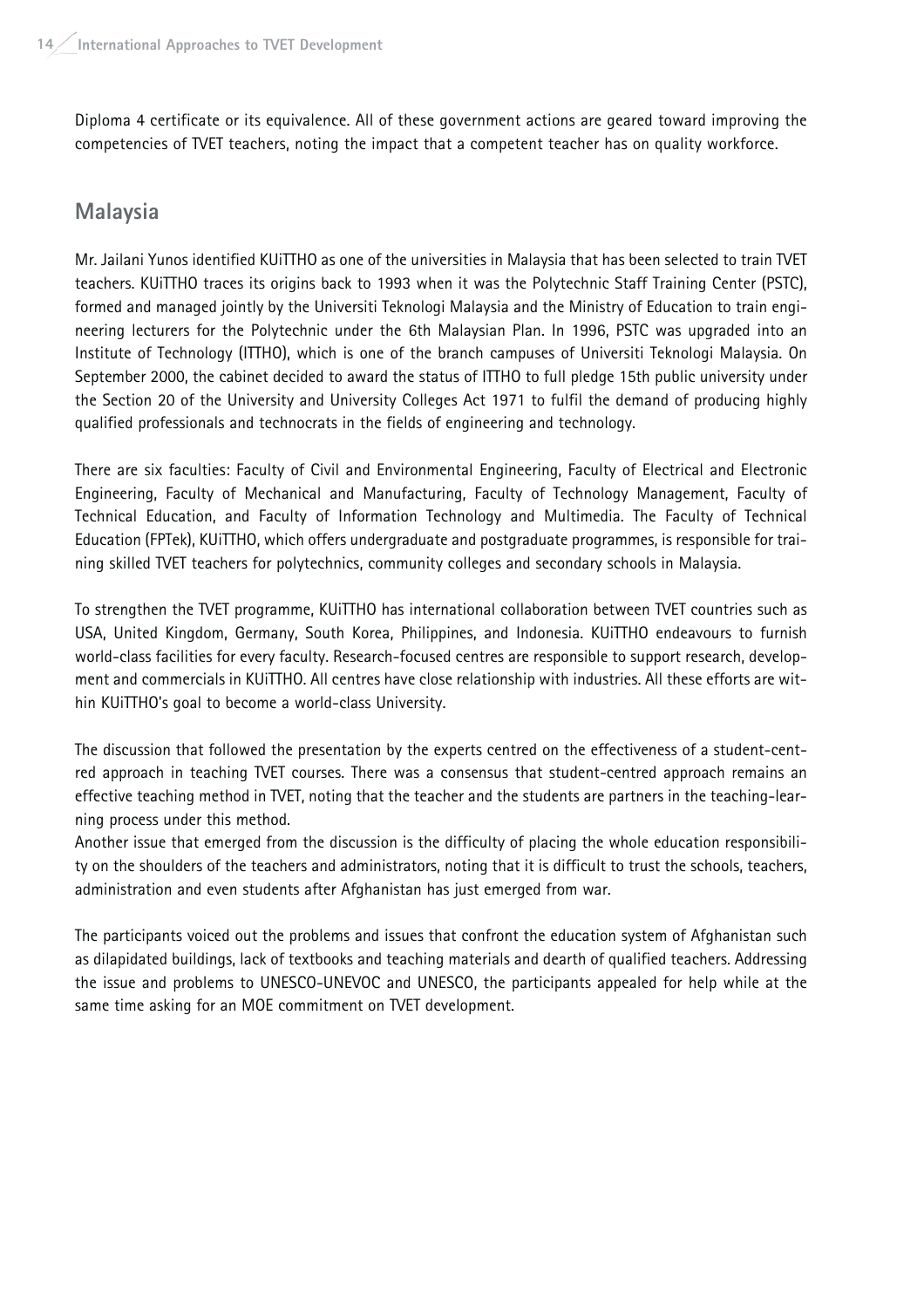### **Responses from Afghanistan: Issues and Initiatives of Interest**

Mr. Najib K. Omary, TVE Advisor, presented the Afghanistan response by focusing on issues and initiatives of interest for future activity on TVET development. Mr. Omary reiterated the importance of producing a cadre of skilled workers and professional people in developing the economy and reconstructing the society after a long period of war and civil unrest. He pointed out that skilled workers, technicians and experts are the main driving force in the modernization of the industry, agricultural improvement and economic development.

The core issue, according to Mr. Omary, is the inevitable need for human resource development as a requirement in the reconstruction process of Afghanistan. This is predicated on the twin problems of (1) the damaged on the technical and vocational system as a result of the war; and, (2) inability of technical and vocational schools to function because of shortage of professional teachers, damaged school infrastructure, lack of practical laboratories and workshops, and lack of equipment and tools.

Mr. Omary outlined the goals for rehabilitating TVET. These goals are as follows:

- > To establish a coordinated, balanced and active TVET system;
- > To rehabilitate the technical and vocational schools and institutions;
- > To develop a relevant and quality TVET curriculum based on current needs in Afghanistan;
- > To enhance the capacity of TVET in Afghanistan;
- > To attract international aid for the rehabilitation of TVET;
- $>$  To attract about 30% of general education students into TVET in the next 5 10 years;
- > To undertake skills training to workers and technicians in order for them to participate in the reconstruction process of Afghanistan; and
- > To graduate high school students and become self-sufficient and to reduce the unemployment problem.

Mr. Omary came up with 25 specific recommendations in order to strengthen TVET in Afghanistan. These recommendations can be summarized into: (1) infrastructure development and maintenance; (2) human resource development, particularly TVET teachers and administrators; (3) curriculum redevelopment; (4) textbooks and instructional materials development; (4) equipment and facility development and maintenance; (5) management and information system; and, (6) policy review and strategic planning and programming. Mr. Omary concluded that the foundation of a dynamic and modern society in Afghanistan can be laid down through proper training and education. He appealed that the Afghan government and relevant sectors should make every effort to re-establish a relevant and quality education system in Afghanistan, including TVET, that is based not only on the needs of the reconstruction process but also on the needs of the Afghan society in the future.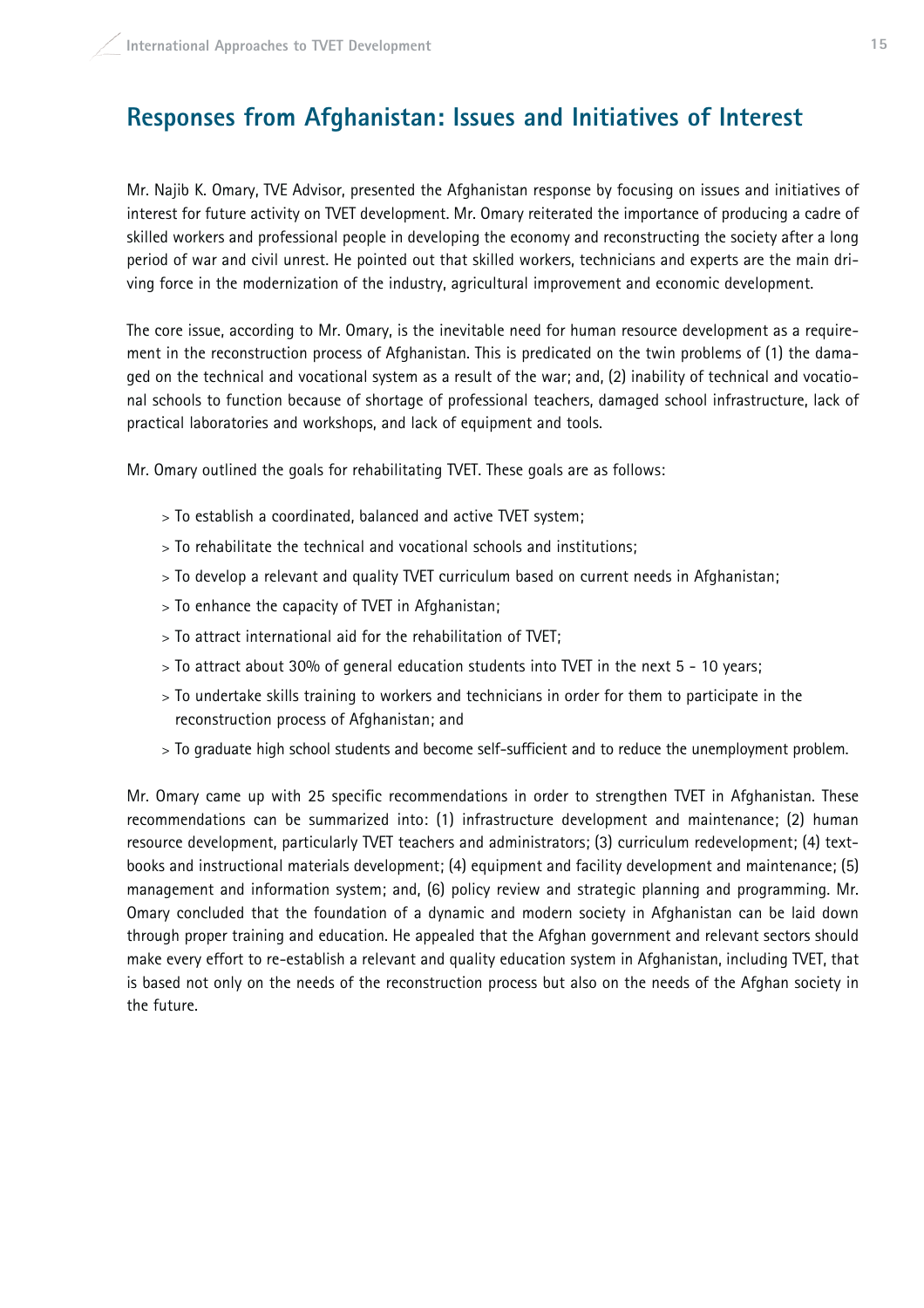# **Conclusion and the Kabul Declaration**

The seminar came into conclusion with policy suggestions from TVET policy- and decision makers in Afghanistan. These policy suggestions are anchored on the firm belief that technical and vocational education and training can play a key role in alleviating poverty; achieving the goals of Education-for-All; and, in promoting quality of life.

Specifically, TVET is seen as a vehicle that can effectively respond to the short-, medium- and long-term economic goals and social needs of Afghanistan.

Mr. Zalmai Hewadmal, Education Advisor to the President of Afghanistan, conveyed the message that the issues raised in the Seminar on International Approaches to TVET Development are of great value to the Government of Afghanistan, noting that the President of Afghanistan puts high premium on the education of the Afghan youth.

Mr. Hewadmal and MOE Deputy Minister Sediq Patman challenged the seminar organizers, particularly UNESCO-UNEVOC and UNESCO Kabul, and the participants to find solutions to the identified TVET problems and issues.

A policy suggestion to accord high priority on TVET was incorporated in the Kabul Declaration in order to provide the necessary knowledge and skills to TVET graduates to help Afghanistan in its socio-economic development. Specific recommendations from the participants are as follows:

- > For UNESCO-UNEVOC to assist the Ministry of Education in the development of TVET through the provision of technical advice, information sharing and international linkages;
- > For UNESCO through all its resources to assist the Ministry of Education provide technical assistance in the conduct of (1) TVET curriculum redevelopment; (2) Textbooks and Materials Development; (3) Teacher and TVET Administrators Training; and, (4) Development of a TVET Strategic Plan.
- > For the international community to continue providing assistance with the necessary financial and technical support.

The final statement from Mr. Meleisea and Mr. Maclean as representatives of UNESCO is a reiteration of the official stand of the UNESCO Director-General that UNESCO will help Afghanistan in its goal to strengthen TVET.

Dr. Maclean expressed his thanks and appreciation for the guidance received from the Government of Afghanistan in identifying the main TVET issues in Afghanistan, including the valuable policy suggestions on how to strengthen TVET in order to create a cadre of quality workforce for the reconstruction of the Afghan society.